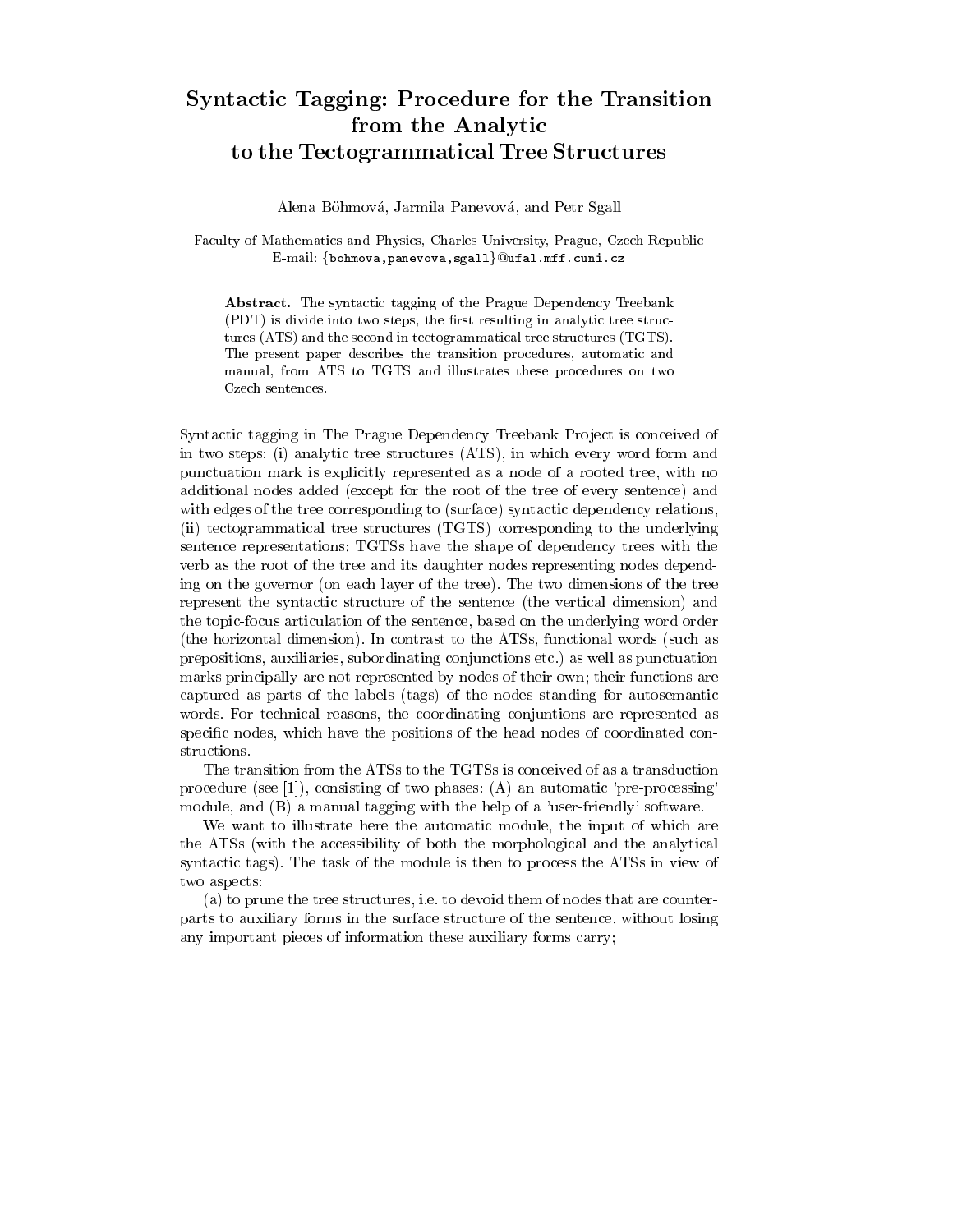(b) to translate (by means of linguistically substantiated transduction rules) the semantically relevant information given in the ATSs into the terms of the underlying structure.

The task under (a) concerns e.g. cancellation of the auxiliary node for the sentence and other "technical" nodes, transduction of the nodes standing for the final sentence boundary to the modality grammatemes with the governing verb, putting analytical forms together (and placing them in the position of the 'highest' of their parts), and adding the information they convey in the form of indices, grammatemes and other parts of the TGTS complex tags. The part (b) includes first of all the assignment of 'grammatemes' (i.e. for the values of morphological categories such as number, tense, modality etc.) in those cases in which they can be derived from ATS.

The procedure under (b) mainly concerns transduction of the analytic functions (such as Sub ject, Ob ject, Adverbial, Attribute) into their tectogrammatical counterparts, i.e. Actor, Patient, Addressee, different kinds of Free Modification using the information on their form and their immediate context (e.g. the information encoded in the prepositions).

## Example (1)

Iniciátoři not initiate meer get teneeded needed to the s nesehnali podpisu podpisu podpisu podpisu podpisu podpisu podpisu podpisu podpisu podpisu podpisu podpisu podp this is a complete that the second contract of the second contract of the second contract of the second contract of the second contract of the second contract of the second contract of the second contract of the second con poslanců

z kazde snemovny, aby schuze from each Chamber, for the sessions two

komor  $FS$ mohly byt predcasne svolany to be specially summoned.

'The initiators have not yet collected the needed thirty signatures of deputies from each Chamber, for the sessions of the two Chambers of the Federal Parliament to be specially summoned.'

AuxS is for an auxiliary node for sentence, Pred: predicate, Sb: sub ject, Atr: attribute (Czech: 'atribut'), Adv: adverbial, Obj: object, AuxP is for preposition, AuxC is for auxiliary node for conjunction, AuxX is for auxiliary node for  $comma, AuxV: verb, AuxK is for final interpolation. For more detailed expla$ nation of analytic functions see [2].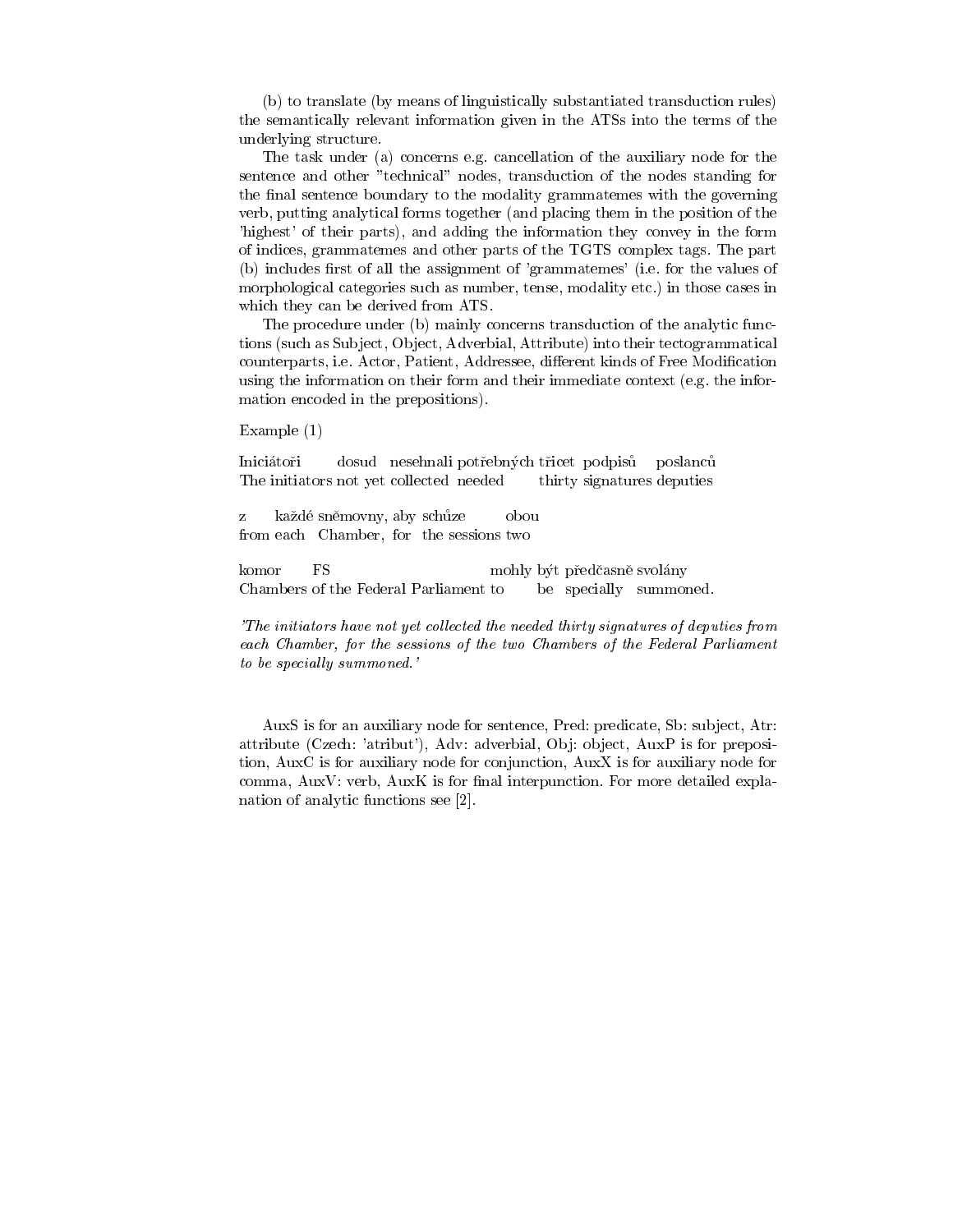

 $\mathbf{F}$  . The sense of sense (1)



Fig. 2 TGTS of sentence (1)

ACT is for actor, PAT is for patient, TTILL: time adverbial 'till', TWHEN: time adverbial 'when', DIR1 is for direction, RESTR: a restrictive adjunct, APP: appurtenance, AIM: aim adverbial. ENUNC: ennunciation, IND is for the indicative verb mode, ANT and SIM are for verb tense (anterior and simultaneous, respectively), POSS and DECL are for deontic mode (possibilitive and declarative), CPL is for complex aspect.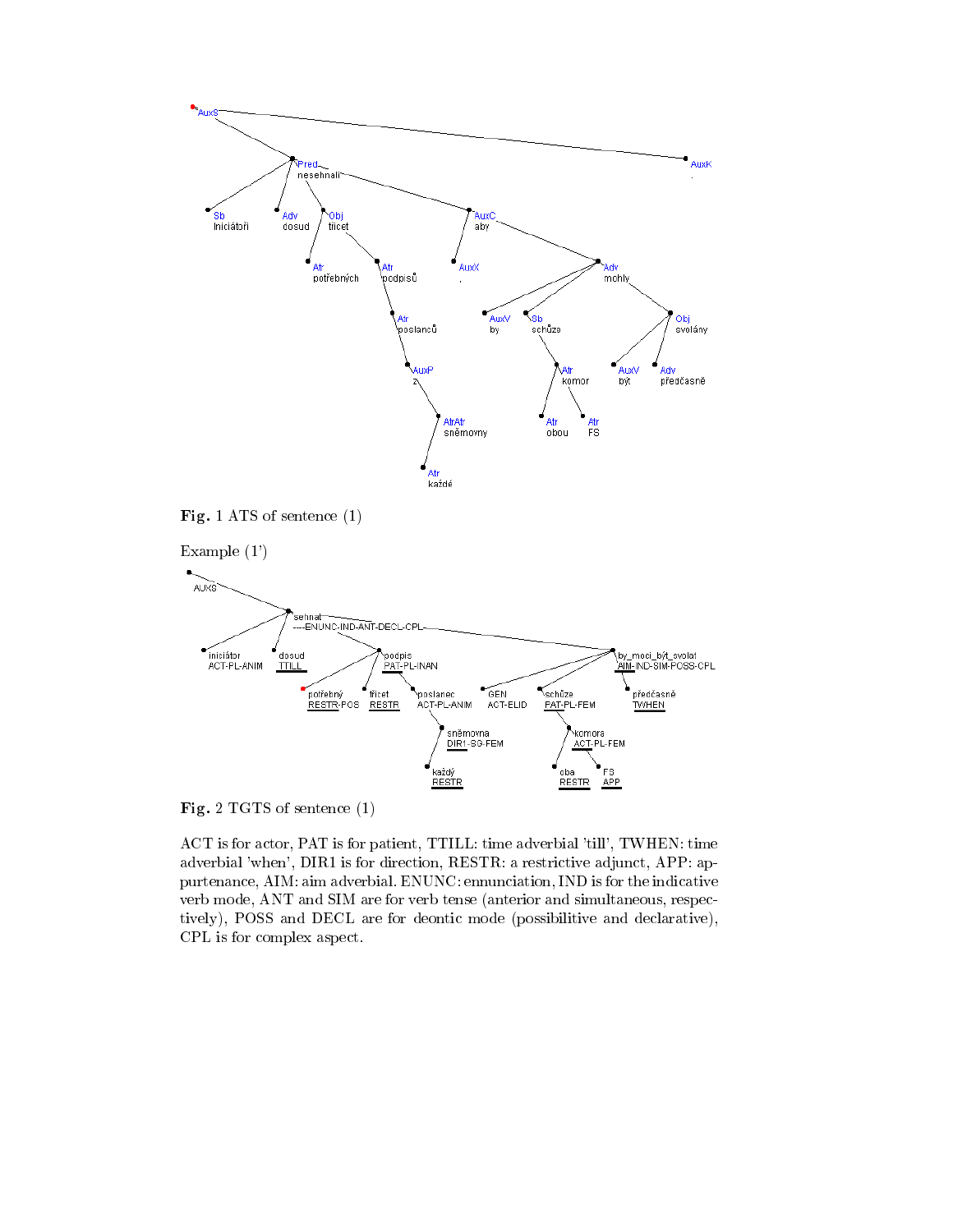Example (2)

", "elite", "elite", "elite", "elite", "elite", "elite", "elite", "elite", "elite", "elite", "elite", "elite", "elit se ovsem – v Oeskoslovensku stale jeste chape – – ti however, in Czechoslovakia still is trochu pejorativne, pejoratively

jako podezrela kategorie samozvane as a suspicious category of self-appointed privileged. privilegovaných.

'The word "élite", however, in Czechoslovakia still is understood a little pejoratively, as a suspicious category of self-appointed privileged people.





AuxG is for graphical symbols,  $AuxR$  is for a reflexive particle.

Example (2')



Fig. 4 TGTS of sentence (2)

LOC is for location, THL: time adverbial 'how long', APOS: apposition, MANN: manner.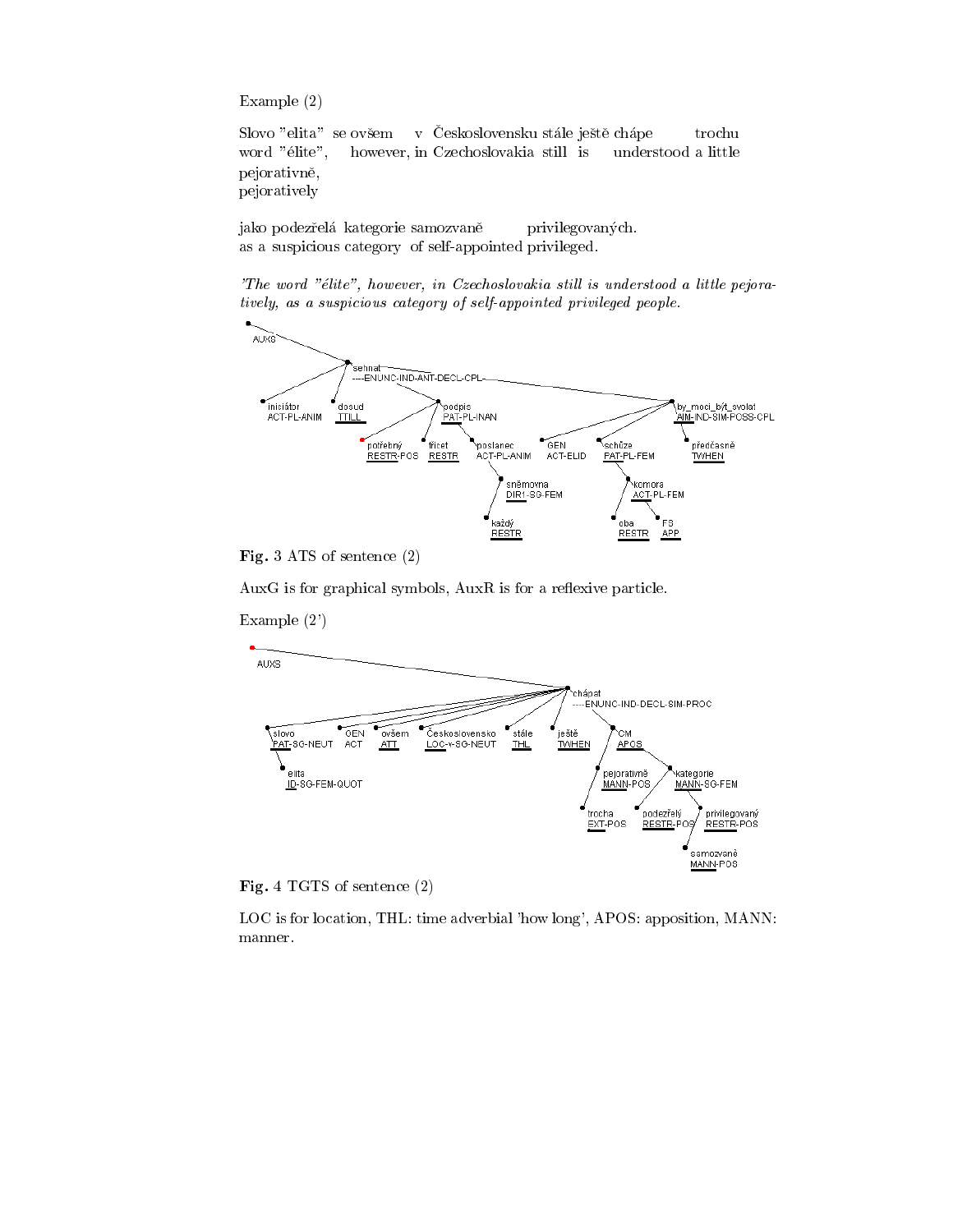By the ex. (1), (1') and (2), (2') we exemplify the subdivisions of tasks between the procedures  $(A)(a),(b)$  and  $(B)$ ; examples  $(1)$  and  $(2)$  are outputs from the ATS, their counterparts  $(1')$  and  $(2')$  correspond to the (simplified) output from TGTS. The tags left out for processing in the manual (B) procedure are underlined.

In ex. (1') we recieve as a result of the application of the automatic procedure (A) the following information:

(i) the orientation of the relation between head and its modifier in the construction *třicet podpisů* gets changed,

(ii) the nodes in ATS corresponding to the analytical forms of the verb and the modal verb with its infinitive complement (with the analytical function  $Obj$ ) are combined in a single node (by mohly byt svolany); the preposition (AuxP -'z') is deleted as a node in the tree and it is stored in the attribute for the "future" value of the syntactic grammateme of the noun  $sn\check{e}movna$ ,

(iii) all morphological grammatemes expressing the meaning of verbal categories (Verbmod, Deontmod, Tense and Aspect), gender and number with nouns and degrees of comparision with adjectives and adverbs are filled on the basis of their morphological tags (some asymmetries between forms and their respective functions will be solved later during the manual procedure),

(iv) the grammatemes of Sentmod with the root of the tree is specied automatically (this attribute is assigned to all heads of main clauses on the basis of the data present in the analytical tree),

(v) the analytical function Sub ject with the verb in active voice is converted into the tectogrammatical functor ACT (actor). The rest of functors will be determined on the basis of the "user-friendly" software manually by the procedure (B), which also includes the addition of a new node for a general actor (in the embedded clause with the verb in passive voice).

In ex.  $(2')$ , the same steps as in  $(1')$ , i.e.  $(ii)$ ,  $(iv)$  were applied; in this example an automatic procedure adds

(vi) the "special" grammateme QUOT for the quote word in quotation marks,

(vii) the analytical function AuxR denoting the reflexive passive is converted into a node with lexical value "general" (actor).

In the ex.  $(2)$  and  $(2')$  the representation of the apposition (which is analogical to the coordination) in ATS and in TGTS are illustrated.

Neither the automatic nor the manual part of the tagging can achieve a complete formulation of tectogrammatical representations. Several types of grammatical information will be specified only after further empirical investigations. Thus, e.g., the disambiguation of the functions of prepositions and conjunctios can only be completed after lists of nouns and verbs with specic syntactic properties are established. However, the annotated corpus will offer a suitable starting point for monographic analysis of the problem concerned. Whenever possible, also statistical methods will be used.